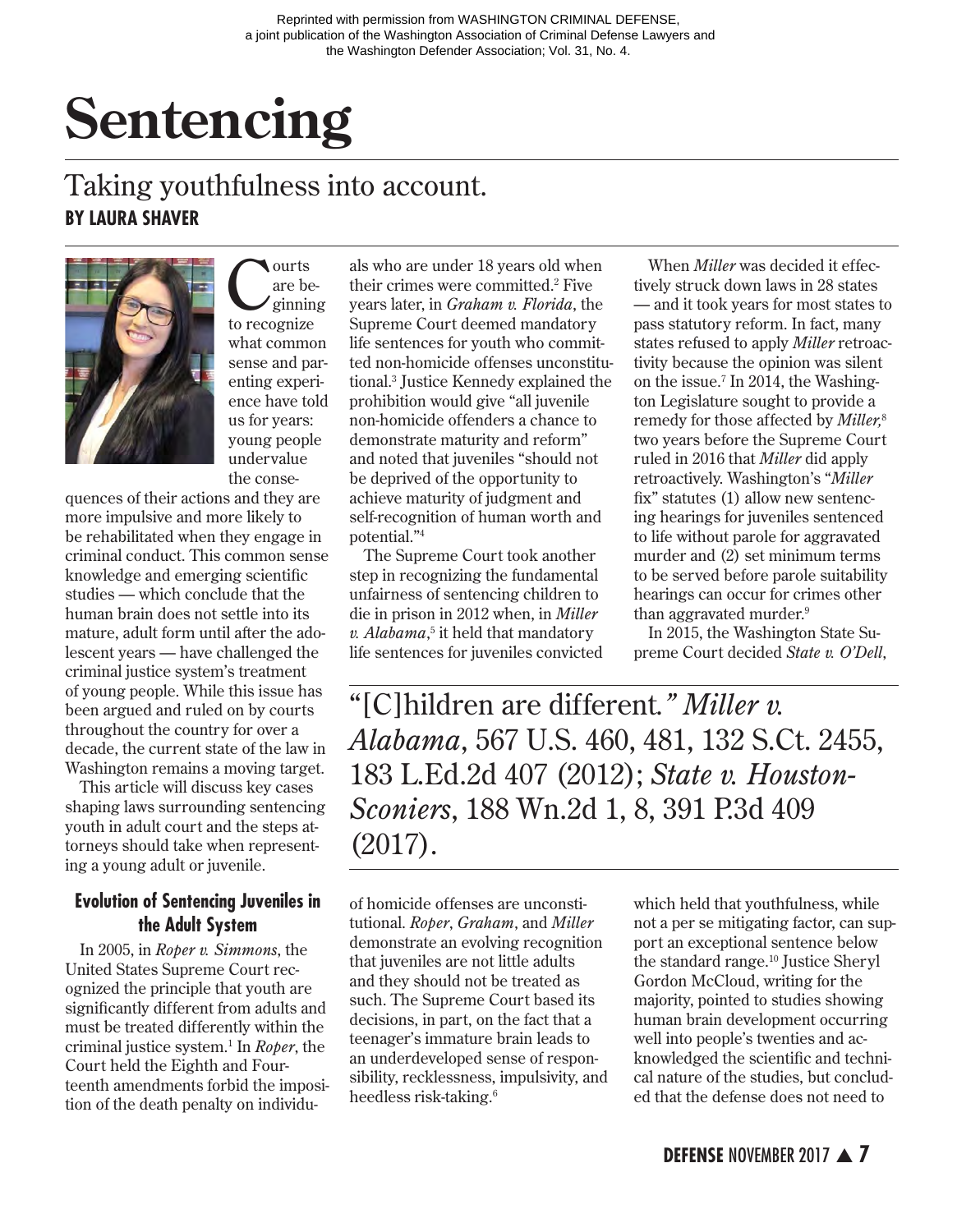put on expert testimony about youth or immaturity and could instead, rely on lay opinion testimony.11

Since *Miller*, our supreme court, in addition to *O'Dell*, has held that de facto life sentences — such as the 85 year sentence handed down in *State v.*  *Ramos —* are permissible so long as an individualized *Miller* hearing takes place and the court considers youth and its attributes before determining the sentence.12 In 2017, the court, in *State v. Houston-Sconiers*, reversed a Division Two holding that sentencing

Two important cases are pending before the Washington Supreme Court that will greatly impact juvenile justice moving forward.

courts must have absolute discretion to impose any sentence below the applicable range and enhancements.13 Prior to *Houston-Sconiers*, it was well-settled that judges did not have discretion when it came to weapon enhancements.

Two important cases are pending before the Washington Supreme Court that will greatly impact juvenile justice moving forward. Oral arguments were held on September 12, 2017, in *State v. Scott*. The key issue in *Scott* is whether the "*Miller*-fix" statute remedies Scott's unconstitutional sentence because it gives him

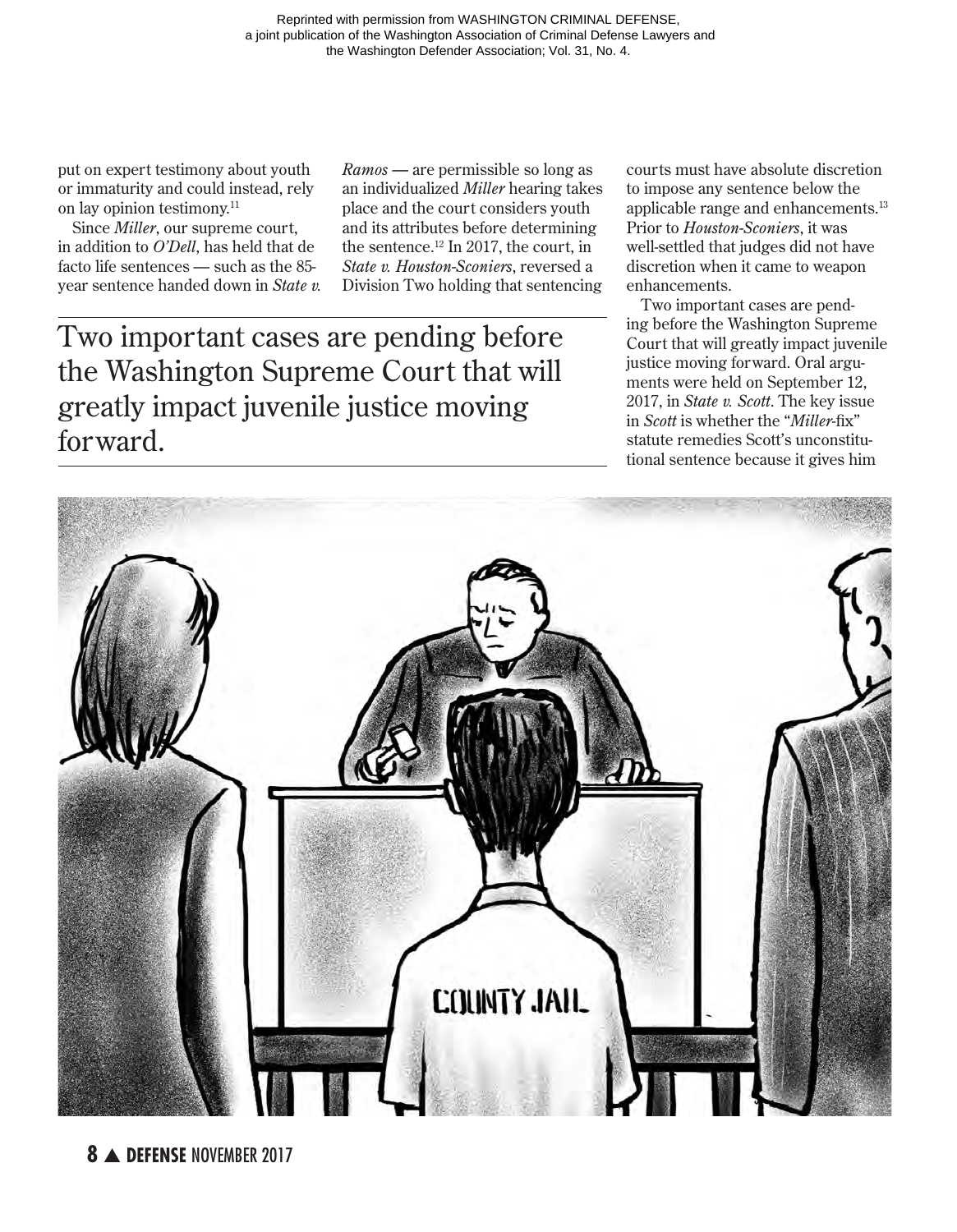Reprinted with permission from WASHINGTON CRIMINAL DEFENSE, a joint publication of the Washington Association of Criminal Defense Lawyers and the Washington Defender Association; Vol. 31, No. 4.

the possibility of release (also known as parole).14 The defense argued the "*Miller*-fix" statute applying to youth convicted of crimes other than aggravated first degree murder does not provide a constitutional remedy because these youth do not get the benefit of re-sentencing hearings during which there is an individualized consideration of youth.

On October 3, 2017, arguments were heard in *In re PRP Light-Roth* after the state petitioned for accelerated review following Division One's holding that *O'Dell* applies retroactively and was material to Light-Roth's sentence.15 In its decision, Division One announced that prior to *O'Dell* defendants could not meaningfully argue youthfulness as a mitigating factor for sentencing purposes. Since Light-Roth was 19 years old at the time of his offense, they said, he could have asked for an exceptional

limited control over their own environment and lack the ability to extricate themselves from horrific, crime-producing settings.

• Third, a child's character is not as well formed as an adult's; traits are less fixed and actions less likely to be evidence of irretrievable deprav $itv.<sup>17</sup>$ 

The Court cited, as part of its authority, "Less Guilty by Reasons of Adolescence," a 2003 article published in the *American Psychologist* by Laurence Steinberg and Elizabeth Scott. This article discusses the mounting evidence of the neuropsychological and neurobiological differences between adults and adolescents with the following consequences:

1. As they begin the process of individuating from parental control, adolescents are more susceptible to peer influence.

# An assessment of your client's developmental maturity can be argued as a solid basis on its own to justify a departure.

sentenced based on his youth pursuant to *O'Dell* — something courts had characterized as "absurd" in earlier cases.16

#### **Understanding the Science**

In *Miller*, the Court identified three specific gaps between teenagers and adults:

- First, children have a lack of maturity and an underdeveloped sense of responsibility.
- Second, children are more vulnerable to negative influences and outside pressures, including from their family and peers; they have
- 2. As a result of limited cognitive abilities making them less able than adults to think about events that have not occurred and fewer life experiences, adolescents are less future-oriented and more concerned with the short-term consequences.
- 3. Because of their limited time perspective and the different values and goals they have from adults, adolescents' use of risk-reward calculus places less weight on the risks of their actions.
- 4. As a result of their lesser capacity for self-management, adolescents

have more rapid mood swings than adults — causing them to act more impulsively.18

Each of the factors identified in *Miller* constitute reasons to justify leniency for young offenders. Ultimately it is the defense attorney's job to ensure the court has all the information it needs so the court will be able to consider youthfulness and so give a sentence that reflects developmental reality, and not just the offense.

## **"Developmental Maturity" as a Reason to Depart**

RCW 9.94A.535(1) lists numerous reasons the court can depart downward when sentencing in a felony matter. The list is illustrative only. An assessment of your client's developmental maturity can be argued as a solid basis on its own to justify a departure.19 Be creative and argue the facts of the case and evidence that fits into the research findings related to adolescent brain development.<sup>20</sup> Possible arguments include:

- **• Youth did not contemplate that his or her conduct would cause harm to another.** Youth are impulsive. Perhaps your client did not have time or the capacity to stop and think about his or her actions? The teenage brain is like a highway under construction. The frontal lobe (the "CEO" of the brain) is still developing. This area of the brain is responsible for throwing the brakes on bad ideas. Youth are sensation seekers, and they are more driven by the prospect of a positive reward than deterred by negative consequences.
- **• Youth acted under strong provocation.** Youth are much less capable of assessing threats or risk and may overreact to a perceived